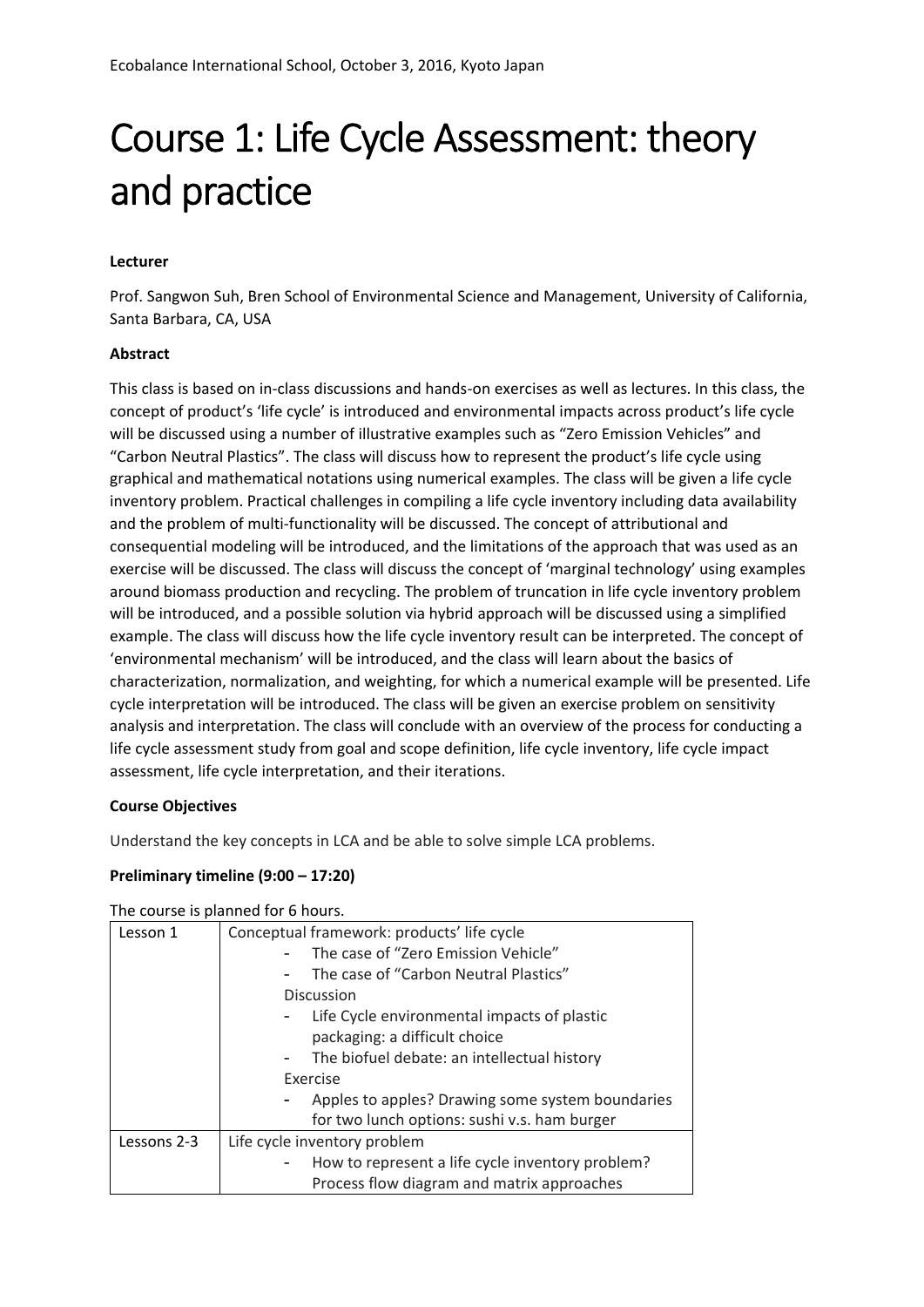|             | A numerical example                                 |  |  |
|-------------|-----------------------------------------------------|--|--|
|             | <b>Discussion</b>                                   |  |  |
|             | Where the data come from?: Mock data collection     |  |  |
|             | activity-divide the class into groups and the group |  |  |
|             | reports on potential data sources for their LCI     |  |  |
|             | problem.                                            |  |  |
|             | Multi-functionality problem                         |  |  |
|             | Average v.s. marginal: the case of cotton and corn; |  |  |
|             | where the marginal corn                             |  |  |
|             | <b>Truncation errors</b>                            |  |  |
|             | Exercise                                            |  |  |
|             | Numerical example of an LCI problem (PET bottle)    |  |  |
| Lessons 3-4 | Input-output and hybrid LCA                         |  |  |
|             | <b>Brief history</b>                                |  |  |
|             | How a national input-output table is organized?     |  |  |
|             | Treatment of imports, multi-regional IO approaches  |  |  |
|             | Hybrid approach                                     |  |  |
|             | Discussion                                          |  |  |
|             | Data age, price inhomogeneity, and aggregation      |  |  |
|             | errors                                              |  |  |
|             | Hybridizing a process LCA database                  |  |  |
|             | Exercise                                            |  |  |
|             | Numerical example of hybrid LCI problem             |  |  |
| Lessons 4-6 | Life Cycle Impact Assessment and Interpretation     |  |  |
|             | The concept of 'environmental mechanism'            |  |  |
|             | Characterization, normalization, and weighting      |  |  |
|             | Interpretation of LCA results<br>-                  |  |  |
|             | Uncertainty and sensitivity analysis                |  |  |
|             | <b>Discussion</b>                                   |  |  |
|             | 1kg v.s. 100 tonnes: the issue of scale             |  |  |
|             | Our understanding of the environmental<br>-         |  |  |
|             | mechanisms: fate, transport, exposure, and toxicity |  |  |
|             | The issue of congruency between normalization and   |  |  |
|             | weighting                                           |  |  |
|             | Uncertainty of uncertainty analysis?                |  |  |
|             | Exercise                                            |  |  |
|             | Numerical example for characterization,             |  |  |
|             | normalization, and weighting                        |  |  |
|             | Sensitivity analysis                                |  |  |

## **Requirements**

Requirements: The class will be given some pre-read materials and the participants are recommended to bring their laptops with Microsoft Excel with it.

Pre-read:

1. System boundary selection in life-cycle inventories using hybrid approaches

S Suh, M Lenzen, GJ Treloar, H Hondo, A Horvath, G Huppes, O Jolliet, ...